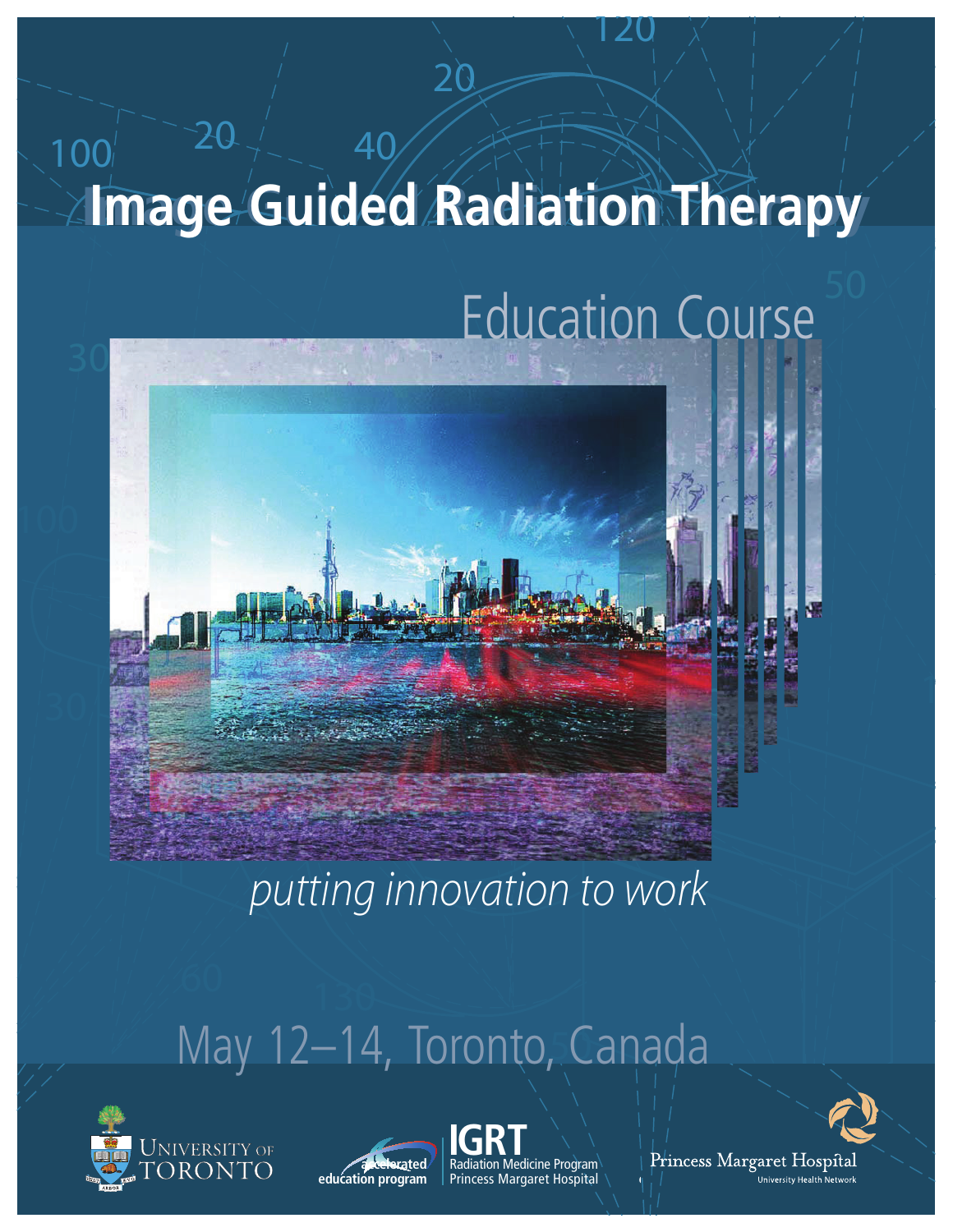#### FRIDAY MAY 12, 2006

| Registration and Breakfast <sup>1</sup><br>$8:00 - 8:30$<br>Welcome and Introductions<br>$8:30 - 8:45$<br>Image Guidance - The Tools and What We Can Do with Them<br><b>Session One</b><br>Discussant: Harald Keller PhD<br>Image Guidance - Integration into Clinical Practice<br>$8:45 - 9:15$<br>Doug Moseley PhD<br>Questions<br>$9:15 - 9:30$<br>Tools for Image Guidance<br>$9:30 - 10:00$<br>Michael Sharpe PhD<br>A Case Study - Prostate<br>$10:00 - 10:15$<br>Vickie Kong MRT(T)<br>Questions<br>$10:15 - 10:30$<br><b>Nutrition Break</b><br>$10:30 - 10:45$<br>Cone-beam CT Primer<br>$10:45 - 11:25$<br>David Jaffray PhD |
|----------------------------------------------------------------------------------------------------------------------------------------------------------------------------------------------------------------------------------------------------------------------------------------------------------------------------------------------------------------------------------------------------------------------------------------------------------------------------------------------------------------------------------------------------------------------------------------------------------------------------------------|
|                                                                                                                                                                                                                                                                                                                                                                                                                                                                                                                                                                                                                                        |
|                                                                                                                                                                                                                                                                                                                                                                                                                                                                                                                                                                                                                                        |
|                                                                                                                                                                                                                                                                                                                                                                                                                                                                                                                                                                                                                                        |
|                                                                                                                                                                                                                                                                                                                                                                                                                                                                                                                                                                                                                                        |
|                                                                                                                                                                                                                                                                                                                                                                                                                                                                                                                                                                                                                                        |
|                                                                                                                                                                                                                                                                                                                                                                                                                                                                                                                                                                                                                                        |
|                                                                                                                                                                                                                                                                                                                                                                                                                                                                                                                                                                                                                                        |
|                                                                                                                                                                                                                                                                                                                                                                                                                                                                                                                                                                                                                                        |
|                                                                                                                                                                                                                                                                                                                                                                                                                                                                                                                                                                                                                                        |
|                                                                                                                                                                                                                                                                                                                                                                                                                                                                                                                                                                                                                                        |
|                                                                                                                                                                                                                                                                                                                                                                                                                                                                                                                                                                                                                                        |
| A Case Study - Sarcoma<br>$11:25 - 11:40$<br>Amy Parent MRT(T)                                                                                                                                                                                                                                                                                                                                                                                                                                                                                                                                                                         |
| Questions<br>$11:40-11:50$                                                                                                                                                                                                                                                                                                                                                                                                                                                                                                                                                                                                             |
| <b>PMH Tours</b><br>$11:50 - 12:20$                                                                                                                                                                                                                                                                                                                                                                                                                                                                                                                                                                                                    |
| Lunch<br>Cobalt Lounge (2B)<br>$12:15 - 1:00$                                                                                                                                                                                                                                                                                                                                                                                                                                                                                                                                                                                          |
| Achieving the Many Dimensions of Quality: from devices to processes<br>$1:15 - 1:45$<br>Jean-Pierre Bissonnette PhD                                                                                                                                                                                                                                                                                                                                                                                                                                                                                                                    |
| $1:45 - 2:00$<br>Questions                                                                                                                                                                                                                                                                                                                                                                                                                                                                                                                                                                                                             |
| <b>Session Two</b><br><b>Introducing IGRT: A Site-Based Approach</b>                                                                                                                                                                                                                                                                                                                                                                                                                                                                                                                                                                   |
| Meet the team, hear the rationale and learn about the process at PMH.                                                                                                                                                                                                                                                                                                                                                                                                                                                                                                                                                                  |
| Part #1<br>$2:00 - 3:30$                                                                                                                                                                                                                                                                                                                                                                                                                                                                                                                                                                                                               |
| Image Guided Radiation Therapy in Lung Cancer<br>David Payne MD, Tom Purdie PhD, Anita Varma MRT(T)                                                                                                                                                                                                                                                                                                                                                                                                                                                                                                                                    |
| <b>Nutrition Break</b><br>$3:30-3:45$                                                                                                                                                                                                                                                                                                                                                                                                                                                                                                                                                                                                  |
| Part #2<br>$3:45 - 5:15$                                                                                                                                                                                                                                                                                                                                                                                                                                                                                                                                                                                                               |
| Image Guided Radiation Therapy in Prostate Cancer<br>Charles Catton MD, Tim Craig PhD, Elizabeth White MRT(T)                                                                                                                                                                                                                                                                                                                                                                                                                                                                                                                          |
| Wine and Cheese Reception<br>Pencer Centre (18th floor)<br>$5:15 - 7:00$                                                                                                                                                                                                                                                                                                                                                                                                                                                                                                                                                               |

‡ *All sessions and events of the course are in the Red Room (1B-615)unless otherwise indicated.*



1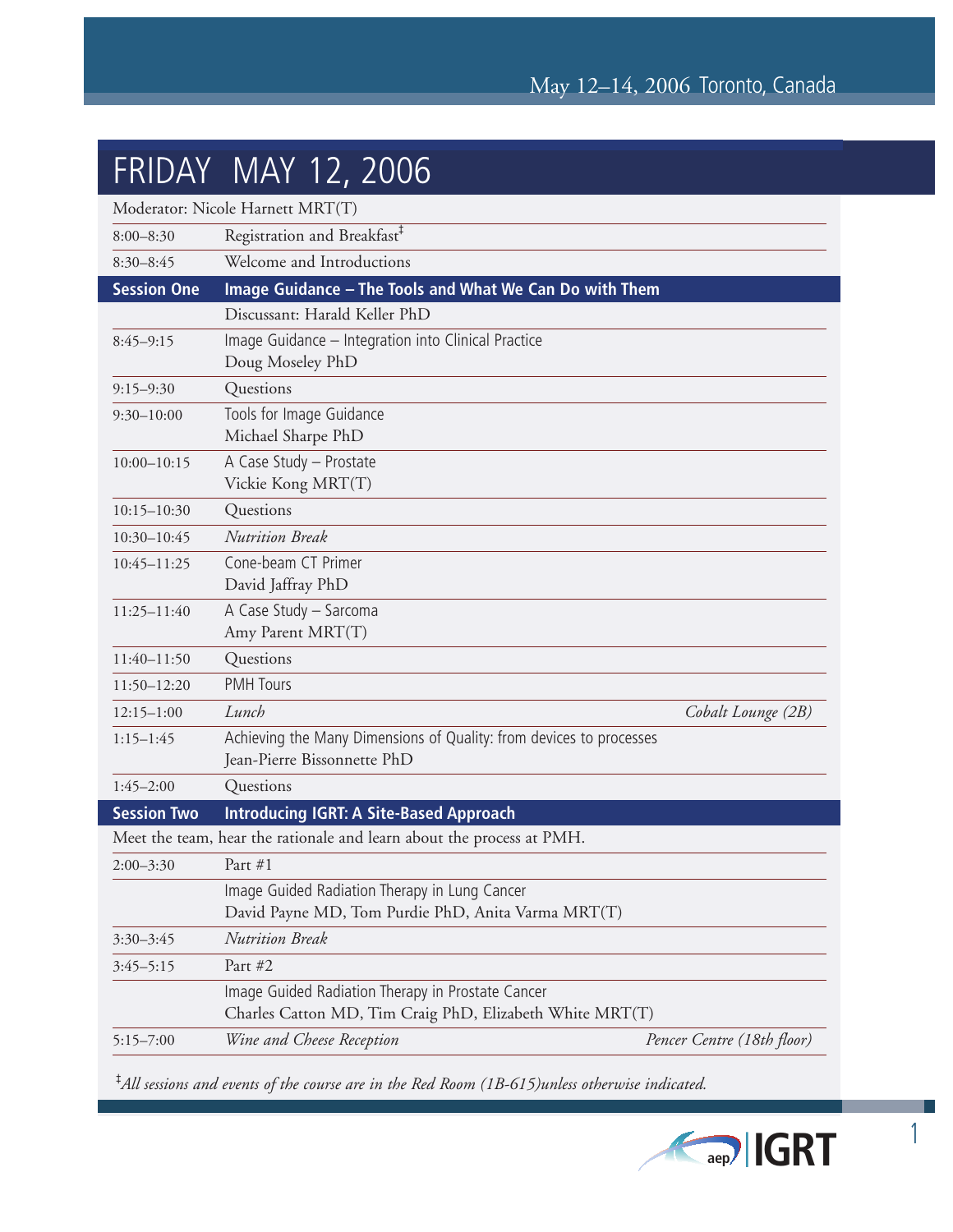## **IGRT Education Course putting innovation to work**

### SATURDAY MAY 13, 2006

| Moderator: Pamela Catton MD                                                                                                        |                                                                                               |                            |
|------------------------------------------------------------------------------------------------------------------------------------|-----------------------------------------------------------------------------------------------|----------------------------|
| $8:00 - 8:30$                                                                                                                      | <b>Breakfast</b>                                                                              |                            |
| <b>Session Three</b>                                                                                                               | <b>Practical Considerations - Systems and Processes</b>                                       |                            |
|                                                                                                                                    | Discussant: Charles Catton MD                                                                 |                            |
| $8:30 - 9:00$                                                                                                                      | Registration and Fusion<br>Doug Moseley PhD                                                   |                            |
| $9:00 - 9:10$                                                                                                                      | Questions                                                                                     |                            |
| $9:10 - 9:50$                                                                                                                      | Treatment Planning and Margin Design<br>Tim Craig PhD                                         |                            |
| $9:50 - 10:00$                                                                                                                     | Questions                                                                                     |                            |
| $10:00 - 10:15$                                                                                                                    | <b>Nutrition Break</b>                                                                        |                            |
| $10:15 - 10:35$                                                                                                                    | Correction Strategies for Guidance<br>Harald Keller PhD                                       |                            |
| 10:35-10:45                                                                                                                        | Questions                                                                                     |                            |
| $10:45 - 11:05$                                                                                                                    | Guidance Motion Management - 4DCT and CBCT<br>Doug Moseley PhD                                |                            |
| $11:05 - 11:15$                                                                                                                    | Questions                                                                                     |                            |
| <b>Session Four</b>                                                                                                                | <b>IGRT Issues in Action</b>                                                                  |                            |
| Experienced practitioners will illustrate how various clinical factors influence the application of image<br>guidance in practice. |                                                                                               |                            |
| $11:15 - 12:15$                                                                                                                    | New Information Reforming Clinical Practice<br>Charles Catton MD, Amy Parent MRT(T)           |                            |
| $12:20 - 1:00$                                                                                                                     | Lunch                                                                                         | Pencer Centre (18th floor) |
| $1:00 - 2:05$                                                                                                                      | Image Guided Radiation Therapy in Liver Cancer<br>Laura Dawson MD, Cynthia Eccles MRT(T)      |                            |
| <b>Session Five</b>                                                                                                                | <b>Live Demonstrations and Practical Exercises</b>                                            | Cobalt Lounge (2B)         |
| $2:10-4:10$                                                                                                                        | Lung and Prostate Image Guidance                                                              | Unit 7                     |
|                                                                                                                                    | Routine Quality Assurance                                                                     | Unit 8                     |
|                                                                                                                                    | Assessing Tumour Motion Using 4DCT                                                            | CT Simulator 1             |
|                                                                                                                                    | Matching Exercise                                                                             | Skills Lab                 |
| $4:10 - 4:20$                                                                                                                      | <b>Nutrition Break</b>                                                                        |                            |
| $4:20 - 4:50$                                                                                                                      | <b>Discussion Groups</b><br>Charles Catton MD, Amy Parent MRT(T), Jean-Pierre Bissonnette PhD |                            |
| $4:50 - 5:00$                                                                                                                      | Wrap Up<br>Pam Catton MD                                                                      |                            |
| 6:30 <sub>pm</sub>                                                                                                                 | Dinner                                                                                        | Oro's, 45 Elm Street       |